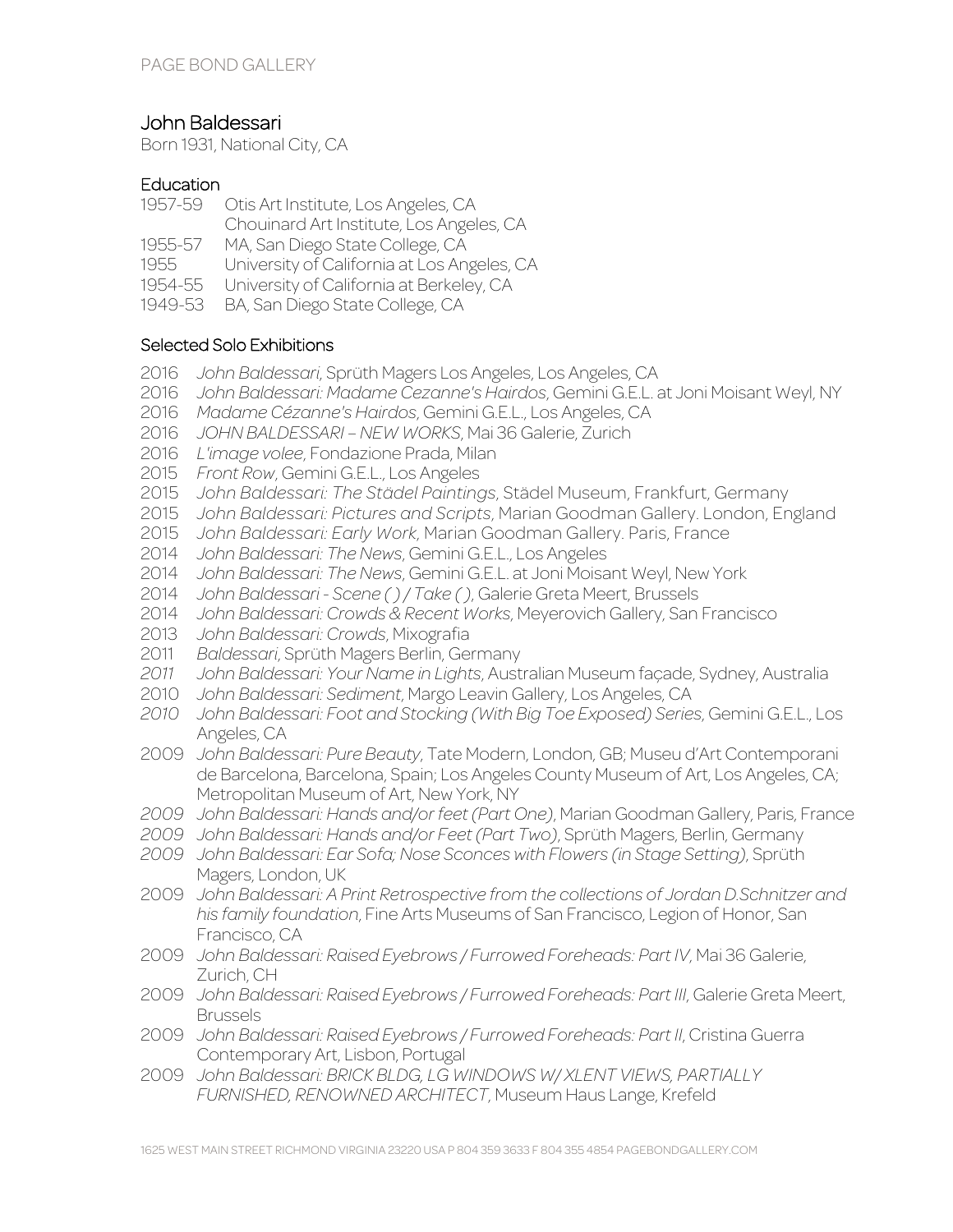- *John Baldessari: Raised Eyebrow / Furrowed Foreheads*, Marian Goodman Gallery, New York, NY
- *John Baldessari and Koen Van Den Broek: This an Example of that*, Galerie Greta Meert, Brussels, B; Bonnefantenmuseum Maastrich, Masstricht, NL
- *John Baldessari: BACA Laureate 2008*, Bonnefantenmuseum Maastricht, Maastricht, NL
- *John Baldessari and Matt Mullican: Pong*, Tracy Williams Ltd, New York, NY
- *John Baldessari: Arms & Legs (Specif. Elbows & Knees), Etc., Part II*, Galería Pepe Cobo, Madrid, Spain
- *John Baldessari: Beethoven's Trumpet; In One Ear and Out the Same Ear*, The Arts Club of Chicago, Chicago, IL
- *John Baldessari and Alejandro Cesarco: Retrospective*, Murray Guy, New York, NY
- *John Baldessari: Arms & Legs (Specif. Elbows & Knees), Etc.*, Marian Goodman Gallery, Paris, France
- *John Baldessari: Noses & Ears, Etc. (Part Four)*, Mai 36 Galerie, Zurich, CH
- *John Baldessari: Music*, curated by Stephan Gronert, Kunstmuseum Bonn, Bonn, D; *presented in conjunction with 'Beethoven's Trumpet; In One Ear and Out the Same Ear*, curated by Christina Vegh, Bonner Kunstverein, Bonn, D and 'Music', Kunstmuseum Bonn, Bonn, D
- *John Baldessari: Noses & Ears, Etc. (Part Three)*, Margo Leavin Gallery, Los Angeles, CA
- *John Baldessari: Eden: Adam and Eve (With Ear and Nose) Plus Serpent*, Portikus, Frankfurt am Main
- *John Baldessari: Noses & Ears, Etc. (Part Two)*, Marian Goodman Gallery, New York, NY
- *John Baldessari: The Prima Facie Series*, organised by Ann Cesteleyn, Museum Dhondt-Dhaenens, Deurle
- *John Baldessari: Composition for Violin and Voices (Male), 1987, Une œuvre de la collection*, Musée d'Art Contemporain Lyon, Lyon, France
- *John Baldessari: Noses & Ears, Etc.*, Cristina Guerra, Lisbon, Portugal
- *John Baldessari: Prima Facie (Fifth State)*, Sprüth Magers Lee, London, UK
- *John Baldessari: Works 1982 – 1991*, Galerie Marian Goodman, Paris, France
- *John Baldessari: Prima Facie (Fourth State)*, Galerie Meert Rihoux, Brussels, Belgium
- *John Baldessari: Prima Facie (Third State)*, Galeria Pepe Cobo, Madrid, Spain
- *John Baldessari: From Life*, Carré d' Art Musee Contemporain de Nimes, Nimes, France
- *John Baldessari: Prima Facie (Second State)*, Mai 36 Galerie, Zurich, Switzerland
- *John Baldessari: Prima Facie*, Margo Leavin Gallery, Los Angeles, CA
- *John Baldessari: The Blockage Series,* Galerie Marian Goodman, Paris, France
- *John Baldessari: Life's Balance, (Works 84-04)*, Space 02, Kunsthaus Graz am Landesmuseum Joanneum, Graz, Austria
- *John Baldessari: A Different Kind of Order, (Works1962-1984)*, Museum Moderner Kunst, Stiftung Ludwig Wien, Vienna, Austria
- *John Baldessari: Somewhere Between Almost Right and Not Quite (With Orange)*, Deutsche Guggenheim, Berlin, Germany
- Marian Goodman Gallery, New York, NY
- *John Baldessari: Recent Maquettes & Prints*, Art Affairs, Amsterdam, Netherlands
- *John Baldessari: Vertical/Horizontal Series*, Bernier/Elaides, Athens, Greece
- *John Baldessari: The Duress Series*, Mai 36 Galerie, Zurich, Switzerland
- *John Baldessari: Editionen*, Einladung zur Eröffnung, Hamburg, Germany
- *John Baldessari: Junctions and Intersections*, Sprüth Magers, Cologne, D; Margo Leavin Gallery, Los Angeles, CA
- *John Baldessari*, Marian Goodman Gallery, New York, NY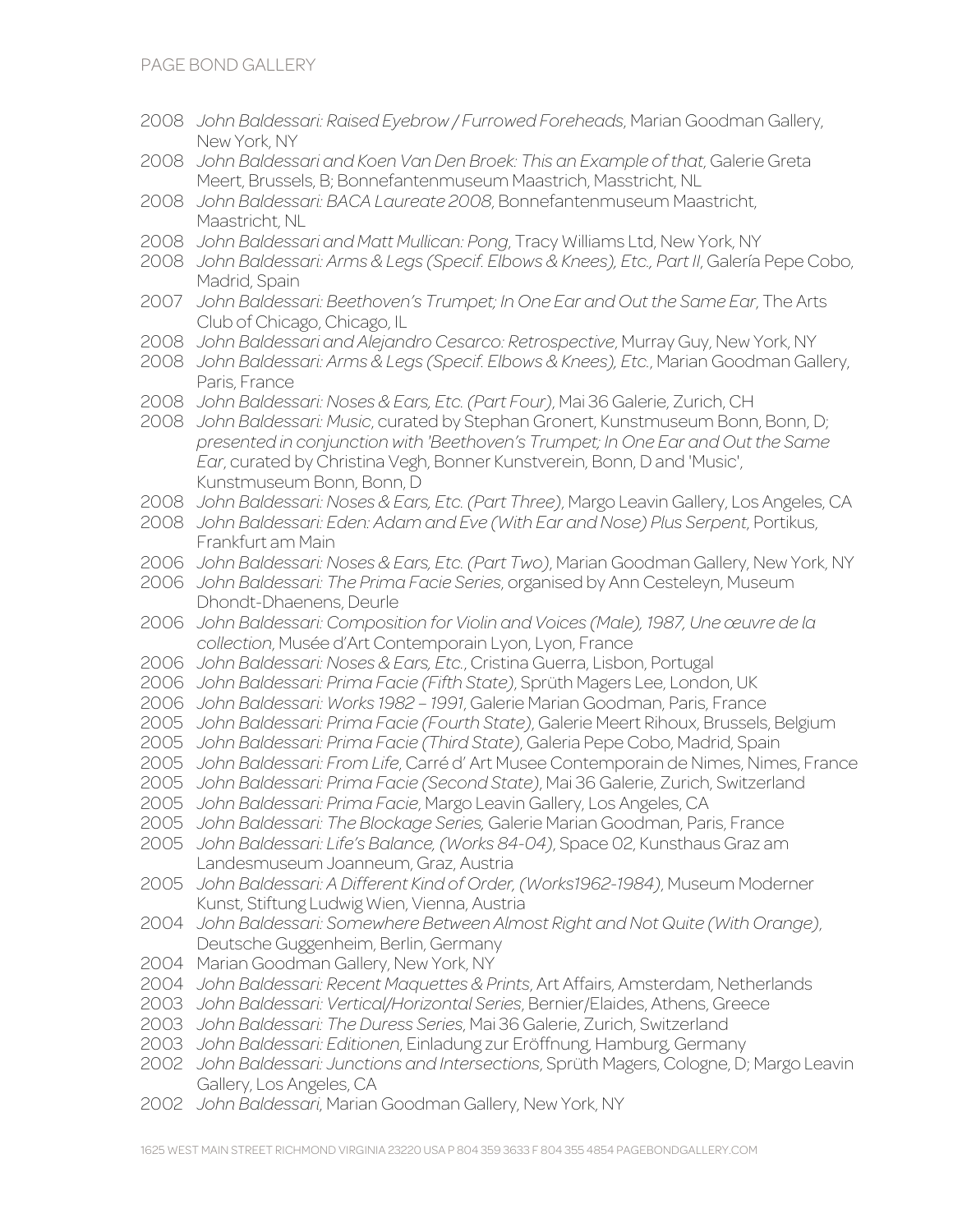- 2001 *John Baldessari*, Museo d' Arte Moderna Contemporanea di Trento e Rovereto, Trento, Italy
- 2001 *John Baldessari: The Overlap Series*, Mai 36 Galerie, Zurich, Switzerland
- 2000 *John Baldessari*, Meert Rihoux, Brussels, Belgium
- 2000 *Baldessari: While something is happening here, something else is happening there, Works 1988-1999*, Sprengel Museum, Hanover, Germany
- 1999 *Baldessari, Tetrad Series*, Marian Goodman Gallery, New York, NY
- 1999 *Baldessari und Goya*, Albertina im Akademiehof, Vienna, Austria
- 1998 *John Baldessari: Commissioned Paintings*, Sonnabend Gallery, New York, NY
- 1998 *John Baldessari: Recent Works*, Charim Klocker, Vienna, Austria
- 1998 *Tele Dolca Llar & Baldessari 4 HAB a/Vtes.: paper pintat, llums I plantes. NOU*, Museu d' Art Contemporani, Barcelona, Spain
- 1998 *Baldessari, 4 RMS W VU: WALLPAPER, LAMPS AND PLANTS. NEW*, Witte de With, Rotterdam, NL; Museum für Gegenwartskunst, Zurich, Switzerland
- 1998 *John Baldessari*, Mai 36 Gallery, Zurich, Switzerland
- 1998 *John Baldessari, The Goya Series*, Sonnabend Gallery, New York, NY
- 1997 *John Baldessari*, Theoretical Events, Naples, Italy
- 1997 *John Baldessari National City Paintings from 1967 and 1996*, Galerie Philomene Magers, Cologne, Germany
- 1997 *John Baldessari*, Marian Goodman, Paris, France
- 1997 *John Baldessari 1990-1996*, Galerie Laage-Salomon, Paris, France
- 1997 *John Baldessari*, Margo Leavin Gallery, Los Angeles, CA
- 1996 *John Baldessari*, Centro de Arte Moderna Jose de Azeredo Perdigao, Fundacao Calouste Gulbenkian, Lisbon, Portugal
- 1996 *John Baldessari: National City*, San Diego Museum of Contemporary Art, La Jolla, CA Hochschule fur Angewandte Kunst in Wien, Vienna, Austria
- 1996 *John Baldessari*, Jürgen Becker, Hamburg, Germany
- 1995 *John Baldessari: A Retrospective*, Cornerhouse, Manchester, GB; Serpentine Gallery, London, GB; Württembergischer Kunstverein, Stuttgart, D; Moderna Gallerija, Ljubljana, SLO; Museet For Samtidskunst, Oslo, N; Fundacao Calouste Gulbenkian, Lisbon, P
- 1995 *John Baldessari*, Margo Leavin Gallery, Los Angeles, CA
- 1994 *Artist's Choice: John Baldessari, e.g. Grass, Water Heater, Mouths, & etc. (for John Graham)*, The Museum of Modern Art, New York, NY
- 1990 *John Baldessari*, The Museum of Contemporary Art, Los Angeles, CA; San Francisco Museum of Modern Art, San Francisco, CA; The Hirshhorn Museum and Sculpture Garden, Washington, D.C.; The Whitney Museum of American Art, New York, NY; Musee d' Art Contemporain de Montreal, Canada
- 1989 *John Baldessari: Ni por esas*, Centro de Arte Reina Sofia, Madrid, Spain; capc Musee d'art Contemporain, Bordeaux, France; IVAM Center Julio Gonzalez, Valencia, Spain
- 1986 *John Baldessari: MATRIX BERKELEY 94*, University Art Museum, University of California, Berkeley, CA
- 1985 *John Baldessari*, Le Consortium, Centre d' Art Contemporain, Dijon, France
- 1981 *John Baldessari: Work 1966 – 1980*, Exhibition organized by Marcia Tucker, The New Museum, New York, NY; The Contemporary Arts Center, Cincinnati, OH; Contemporary Arts Museum, Houston, TX; Municipal Van Abbe Museum, Eindhoven, NL; Museum Folkwang, Essen, Germany

### Selected Group Exhibitions

2016 *Photography Reinvented: The Collection of Robert E. Meyerhoff and Rheda Becker*,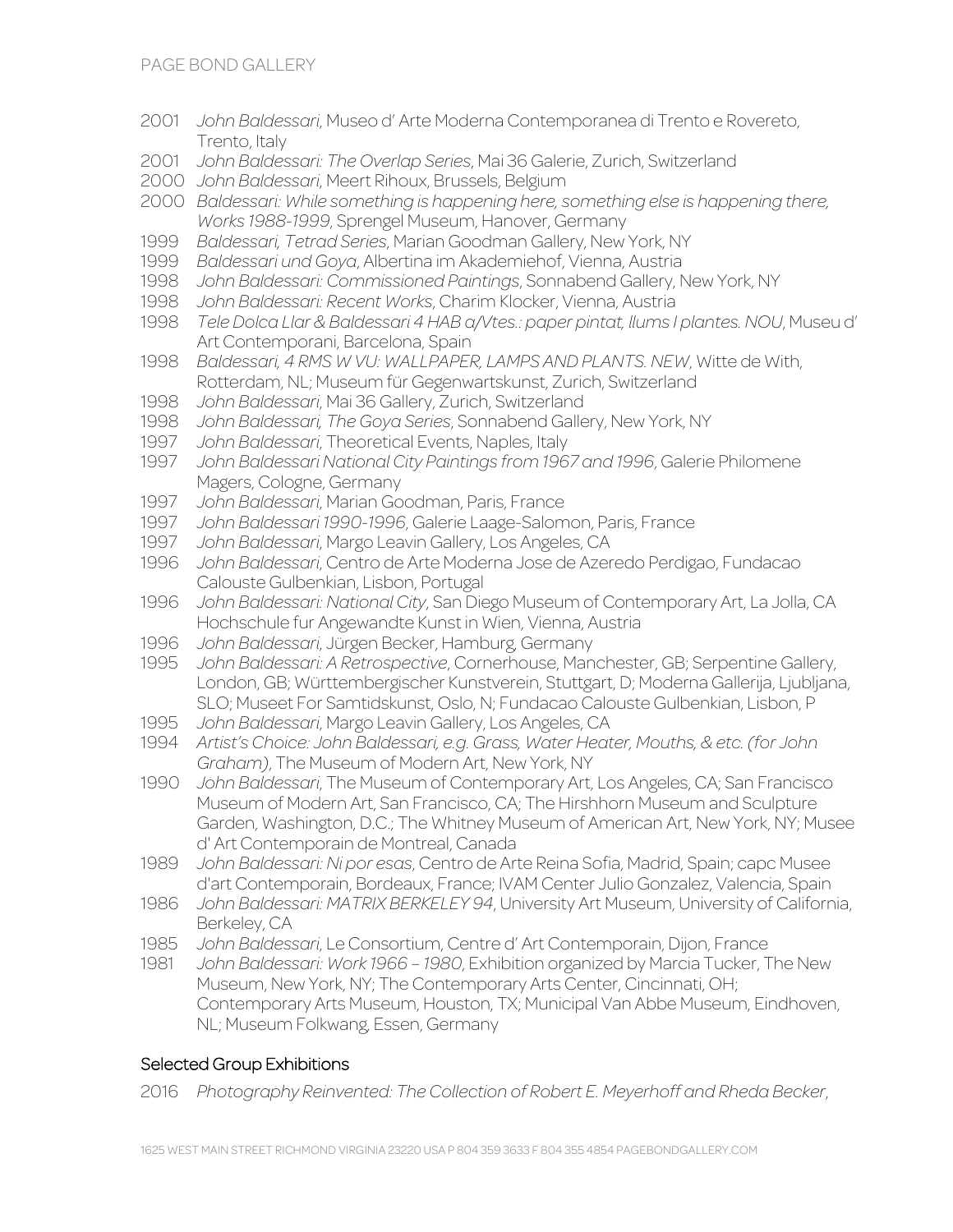National Gallery of Art, Washington, DC

- *Unstructured Merriment* 25th Anniversary Exhibition & Fundraiser, Richard Levy Gallery, Albuquerque, NY
- *Summer Selections*, Gemini G.E.L. at Joni Moisant Weyl, New York, NY
- *Summer School*, The FLAG Art Foundation, New York
- *Paper in Profile: Mixografia and Taller de Gráfica Mexicana*, Mixografia, Athens
- *New & Recent Editions*, Gemini G.E.L. at Joni Moisant Weyl, New York, NY
- *MashUp: The Birth of Modern Culture*, Vancouver Art Gallery, Vancouver, Canada
- *Mark My Words*, Gemini G.E.L. at Joni Moisant Weyl, New York, NY
- *MAI 36 SHOWROOM*, Mai 36 Galerie, Zürich
- *The Written Trace*, Paul Kasmin Gallery, New York, NY
- *MAI 36 SHOWROOM*, Mai 36 Galerie, Zürich
- *MAI 36 POP-UP - WUNDERKAMMER*, Mai 36 Galerie, Zurich
- *Tongue In Cheek: John Baldessari, E.V. Day, Dean Fleischer-Camp, Jeff Koons, Marman + Borins, Thu Tran*, Reynolds Gallery, Richmond, VA
- *The Venetians*, Gemini G.E.L. at Joni Moisant Weyl, New York, NY
- *In Part*, Fondazione Prada, Milan, Italy
- *MAI 36 SHOWROOM*, Mai 36 Galerie, Zürich
- Baltimore Contemporary Print Fair, Mixografia, Los Angeles, CA
- *Showroom*, Mai 36 Galerie, Zurich
- Mixografia at Art Miami 2014, Mixografia
- *Showroom*, Mai 36 Galerie, Zürich
- New Projects @ Gemini G.E.L., Gemini G.E.L. at Joni Moisant Weyl, New York, NY
- Foundation for Art and Preservation in Embassies (FAPE), Guild Hall, East Hampton, MA
- *14 Rooms*, Fondation Beyeler
- *Art On Color*, Gemini G.E.L. at Joni Moisant Weyl, New York, NY
- *1984?*, Mai 36 Galerie, Zurich
- *Pedro S. de Movellan: Kinetic Sculptures*, Berggruen Gallery, San Francisco, CA
- *Summer Show*, Berggruen Gallery, San Francisco, CA
- *Portfolios from Peter Blum Edition*, Peter Blum Gallery, New York, NY
- Mixografia at IFPDA Print Fair 2012, Mixografia
- *Shape Of Things To Come: New Sculpture*, Saatchi Gallery, London, UK
- *In & Out of Amsterdam: Art & Project Bulletin, 1968-1989*, The Museum of Modern Art, New York, NY
- *Target Practice: Painting Under Attack 1949-78*, Seattle Art Museum, Seattle, WA
- *La Biennale di Venezia: 53*. Exposizione Internazional d'Arte. Fare Mundi', Venice, I
- *Compass in Hand: Selections from The Judith Rothschild Foundation Contemporary Drawings Collection*, The Museum of Modern Art, New York, NY
- *The Pictures Generation, 1974-1984*, curated by Doug Eklund, The Metropolitan Museum of Art, New York, NY
- *Into the Sunset: Photography's Image of the American West*, curated by Eva Respini,
- The Museum of Modern Art, New York, NY
- *The Art of Participation: 1950 to Now*, San Francisco Museum of Modern Art, San Francisco, CA
- *California Video*, curated by Glenn Phillips, J. Paul Getty Museum, Los Angeles, CA
- *Whitney Biennial*, The Whitney Museum of American Art, New York, NY
- *Color Chart: Reinventing Color, 1950 to Today*, organized by Ann Temkin, The Museum of Modern Art, New York, NY; Tate Liverpool, Liverpool, UK
- *BCAM at LACMA: The Inaugural Installation*, Los Angeles County Museum of Art, Los Angeles, CA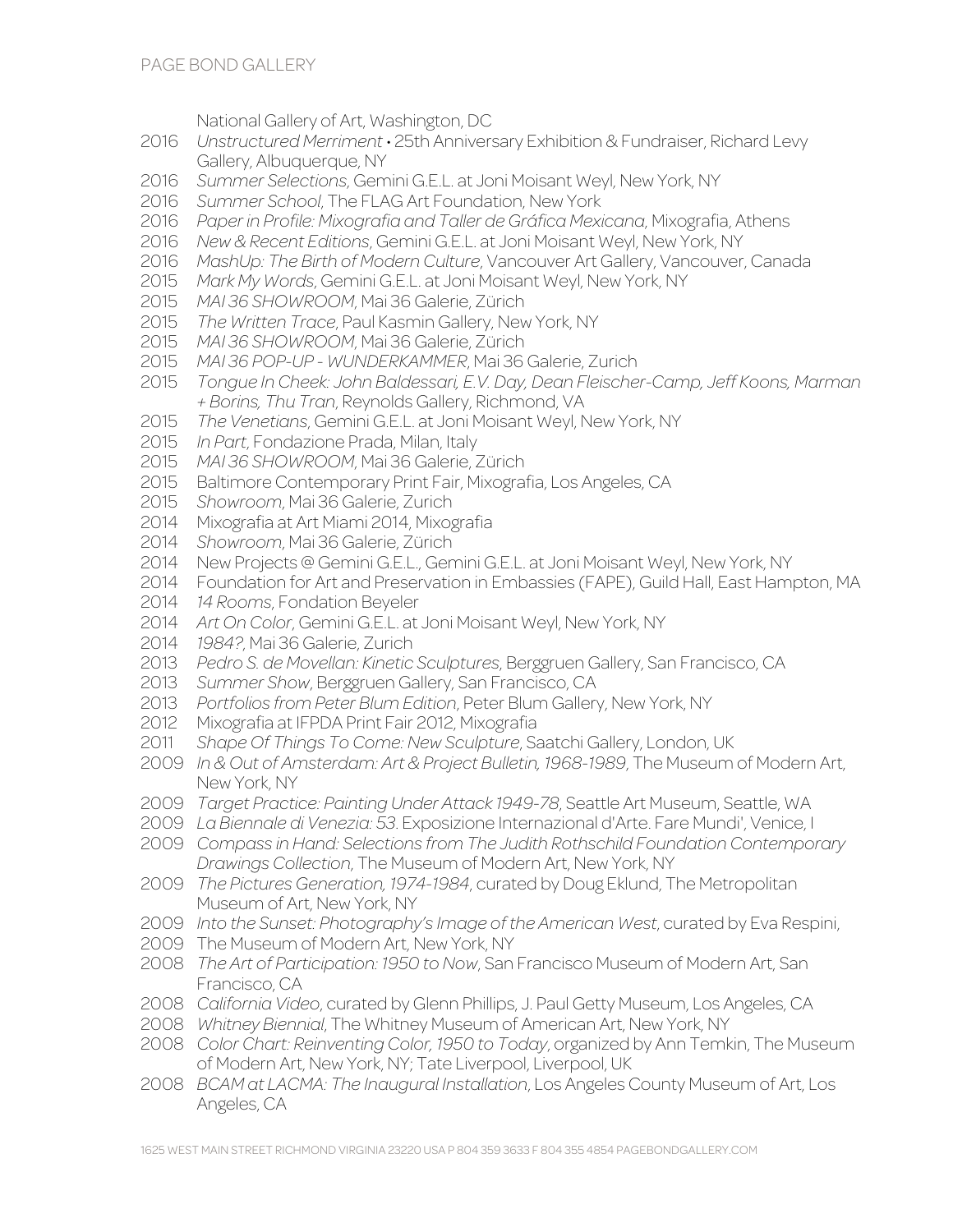- 2008 *Collecting Collections: Highlights from the Collection of the Museum of* 2008 *Contemporary Art, Los Angeles*, Museum of Contemporary Art, Los Angeles, CA
- 2008 *John Baldessari and Matt Mullican: Pong*, Tracy Williams Ltd, New York, NY
- 2008 *John Baldessari and Koen Van Den Broek: This an Example of That*, Galerie Greta Meert, Brussels, B; Bonnefantenmuseum, Maastricht, Netherlands
- 2007 *What is Painting? Contemporary Art from the Collection*, The Museum of Modern Art, New York, NY
- 2007 *Hammer Contemporary Collection: Part I*, Armand Hammer Museum of Art and Cultural Center, Los Angeles, CA
- 2007 *Learn to Read*, Tate Modern, London, UK
- 2007 *Not For Sale*, MoMA PS1, Long Island City, NY
- 2007 *John Baldessari and Alejandro Cesarco: Retrospective*, Murray Guy, New York, NY
- 2006 *Red Eye: L.A. Artists from the Rubell Family Collection*, Rubell Family Collection, Miami, FL
- 2006 *Magritte and Contemporary Art: The Treachery of Images*, Los Angeles County Museum of Art, Los Angeles, CA
- 2006 *Los Angeles 1955-1985: Birth of an Art Capital*, Musée National d'Art Moderne, Centre Georges Pompidou, Paris, France
- 2006 *Joy Pop! Pop Art 1960's - 2000s: From Lichtenstein, Warhol to the Current Generation*, Sieji Togo Memorial Sompo Japan Museum of Art, Tokyo, Japan
- 2006 *Emanuel Hoffmann Foundation, Work Groups and Installations*, Museum für Gegenwartskunst, Basel, CH
- 2005 *The Fluidity of Time: Selections from the MCA Collection*, Museum of Contemporary Art, Chicago, IL
- 2005 *Drawing from the Modern 1975-2005*, The Museum of Modern Art, New York, NY
- 2005 *The Blake Byrne Collection*, Museum of Contemporary Art, Los Angeles, CA
- 2005 *Big Bang*, Musée National d'Art Moderne, Centre Georges Pompidou, Paris, France
- 2005 *Open Systems: Rethinking Art c.1970*, Tate Modern, London, UK
- 2004 *Beyond Geometry: Experiments in Form, 1940s-70s*, Los Angeles County Museum of Art, Los Angeles, CA; Miami Art Museum, Miami, FL
- 2004 *Small: the Object in Film, Video, and Slide Instillation*, The Whitney Museum of American Art, New York, NY
- 2004 *California Dreaming*, The Whitney Museum of American Art, New York, NY
- 2004 *Behind the Facts. Interfunktionen 1968-1975*, Joan Miro Foundation, Parc de Montjuic, Barcelona, Spain; Kunsthalle Fridericianum, Kassel, Germany
- 2003 *Jede Fotografie ein Bild. Siemens Fotosammlung*, Pinakothek der Moderne, Munich, Germany; Utopia Station, Venice Biennale, Venice, Italy
- 2003 *The Last Picture Show: Artists Using Photography, 1960-1982*, Walker Art Center, Minneapolis, MN; UCLA Hammer Museum, Los Angeles, CA
- 2003 *Jasper Johns to Jeff Koons: Four Decades of Art from the Broad Collections*, Museo Guggenheim Bilbao, Bilbao, Spain
- 2003 *Video Acts: Single Channel Works From the Collections of Pamela and Richard Kramlich and New Art Trust*, MoMA PS1, Long Island City, NY
- 2002 *Comer o no Comer (To Eat or Not to Eat)*, Centro de Arts de Salamanca, Salamanca, Spain
- 2002 *Life, Death, Love, Hate, Pleasure, Pain: Selected Works from the MCA Collection*, Museum of Contemporary Art, Chicago, IL
- 2002 *Limits de la Percepcio*, Fundacio Joan Miro, Barcelona, Spain
- 2002 *Kunst nach Kunst (Art After Art)*, curated by Peter Friese, Neues Museum Weserburg Bremen, Bremen, Germany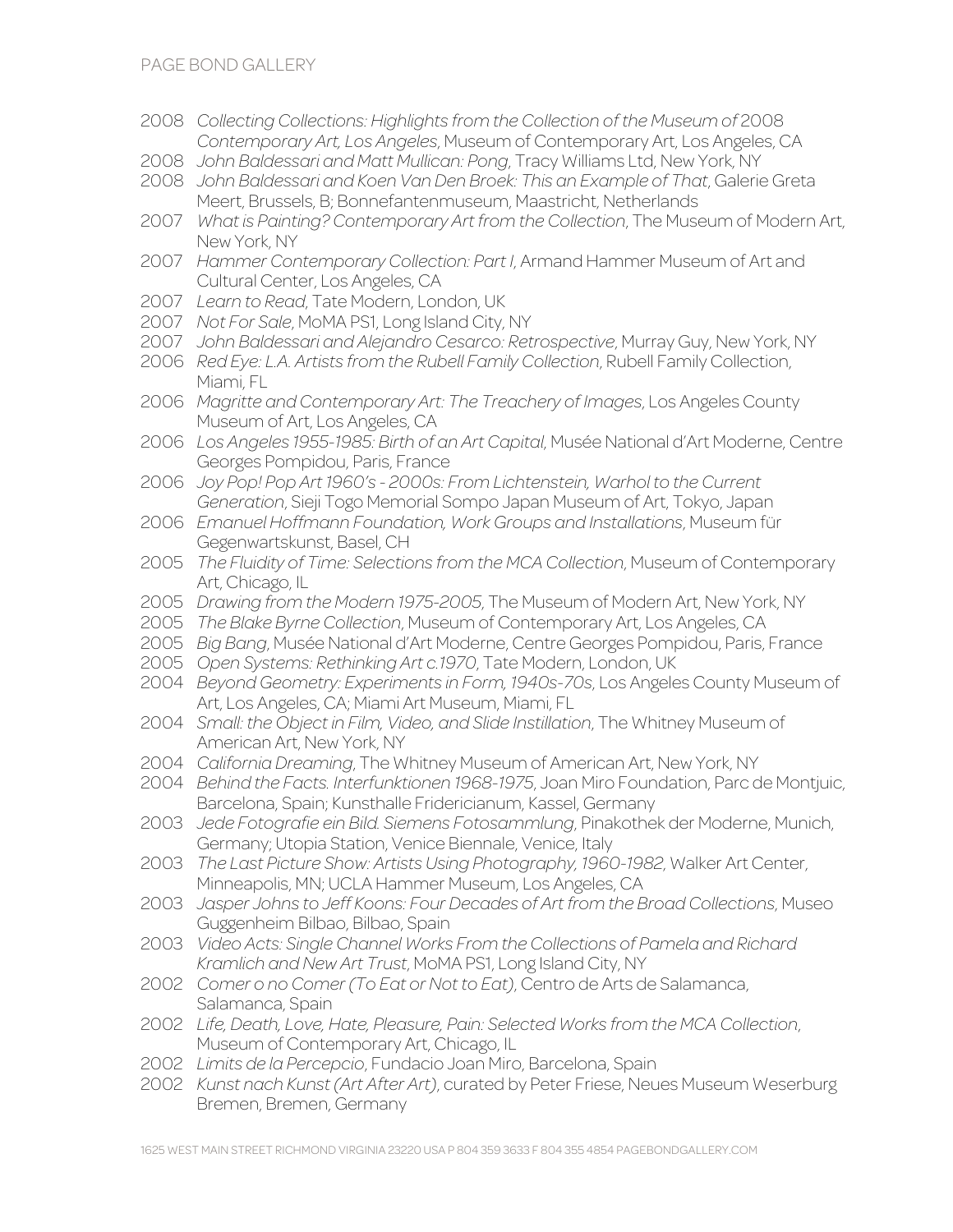- 2002 *Jasper Johns to Jeff Koons: Four Decades of Art from the Broad Collections*, Museum of Fine Arts, Boston, MA; Los Angeles County Museum of Art, Los Angeles (2002), CA
- 2002 *Visions From America: Photographs From The Whitney Museum of American Art, 1940-2001*, The Whitney Museum of American Art, New York, NY
- 2002 *Conceptual Art in the Netherlands and Belgium 1965-1975 from Dutch and Belgian Collections*, Stedelijk Museum, Amsterdam, Netherlands
- 2002 *Museum unserer Wünsche (Museum of Our Wishes)*, Museum Ludwig, Cologne, Germany
- 2001 *Seeing*, Boone Children's Gallery, LACMA West, Los Angeles County Museum of Art, Los Angeles, CA
- 2001 *Tele[visions]: Kunst sieht Fern*, Kunsthalle Wien, Vienna, Austria
- 2001 *Subject Plural: Crowds in Contemporary Art*, Contemporary Arts Museum, Houston, TX
- 2000 *Departures: 11 Artists at the Getty*, J. Paul Getty Museum, Los Angeles, CA; Kunsthalle, Basel, CH
- 1999 *Crosscurrents: New Art from MoMA*, Hara Museum of Contemporary Art, Tokyo, Japan
- 1999 *Sight Gags, Grotesque, Charicature, and Wit in Modern and Contemporary Drawing*, The Museum of Modern Art, New York, NY
- 1999 *Global Conceptualism: Points of Origin 1950s-1980s', Queens Museum of Art, Queens,NY*
- 1999 *Circa 1968*, Museu Serralves, Museu De Arte Contemporanea, Porto, Portugal
- 1999 *Trouble Spot. Painting*, MUHKA, Antwerp, B
- 1998 *Big As Life: An American History of 8mm films*, The Museum of Modern Art, San Francisco, CA
- 1998 *Art Without the Unique Edition Artelier, 1985-1998*, Künstlerhaus Graz, Graz, A
- 1998 *Artificial Figuracions Contemporanies*, Museu d' Art Contemporani de Barcelona, Barcelona, Spain
- 1998 *Double Trouble, The Patchett Collection*, The Museum of Contemporary Art, San Diego, CA
- 1997 *La Biennale di Venezia: 47th International Art Exhibition*, Venice, Italy
- 1997 *Scene of the Crime*, UCLA at the Armand Hammer Museum, Los Angeles, CA
- 1997 *Sunshine & Noir. Art in L.A. 1960-1997*, Louisiana Museum of Modern Art, Humlebaek, DK; Kunstmuseum Wolfsburg, Wolfsburg, Germany; Castello di Rivioli, Museo d' Arte Contemporanea, Rivioli, Italy; UCLA at the Armand Hammer Museum of Art, Los Angeles, CA
- 1997 *Livers D'Artistes*, Bibliothèque Nationale de France, Paris, France
- 1996 *Painting into Photography: Photography into Painting*, The Museum of Contemporary Art, Miami, FL
- 1996 *Hall of Mirrors: Art and Film since 1945*, Museum of Contemporary Art, Los Angeles, CA
- 1996 *Comme un oiseau*, Foundation Cartier pour l' Art Contemporain, Paris, France *1965-1975: Reconsidering the Object of Art*, Museum of Contemporary Art, Los Angeles, CA
- 1996 *Reflected Image: A selection of Contemporary Photography from the LAC Collection,*
- 1996 *Switzerland,* Centro per l' Arte Contemporanea Luigi Pecci, Prato, Italy
- 1993 *Construction Quotation: Collective images in Photography*, Sprengel Museum, Hanover, Germany
- 1992 *More than One Photographer: Works since 1980 from the Collection*, The Museum of Modern Art, New York, NY
- 1991 *Devil on the Stairs; Looking Back at the Eighties*, curated by Robert Storr, ICA Institute of Contemporary Art, Philadelphia, PA; Newport Harbor Art Museum, Newport Beach, CA